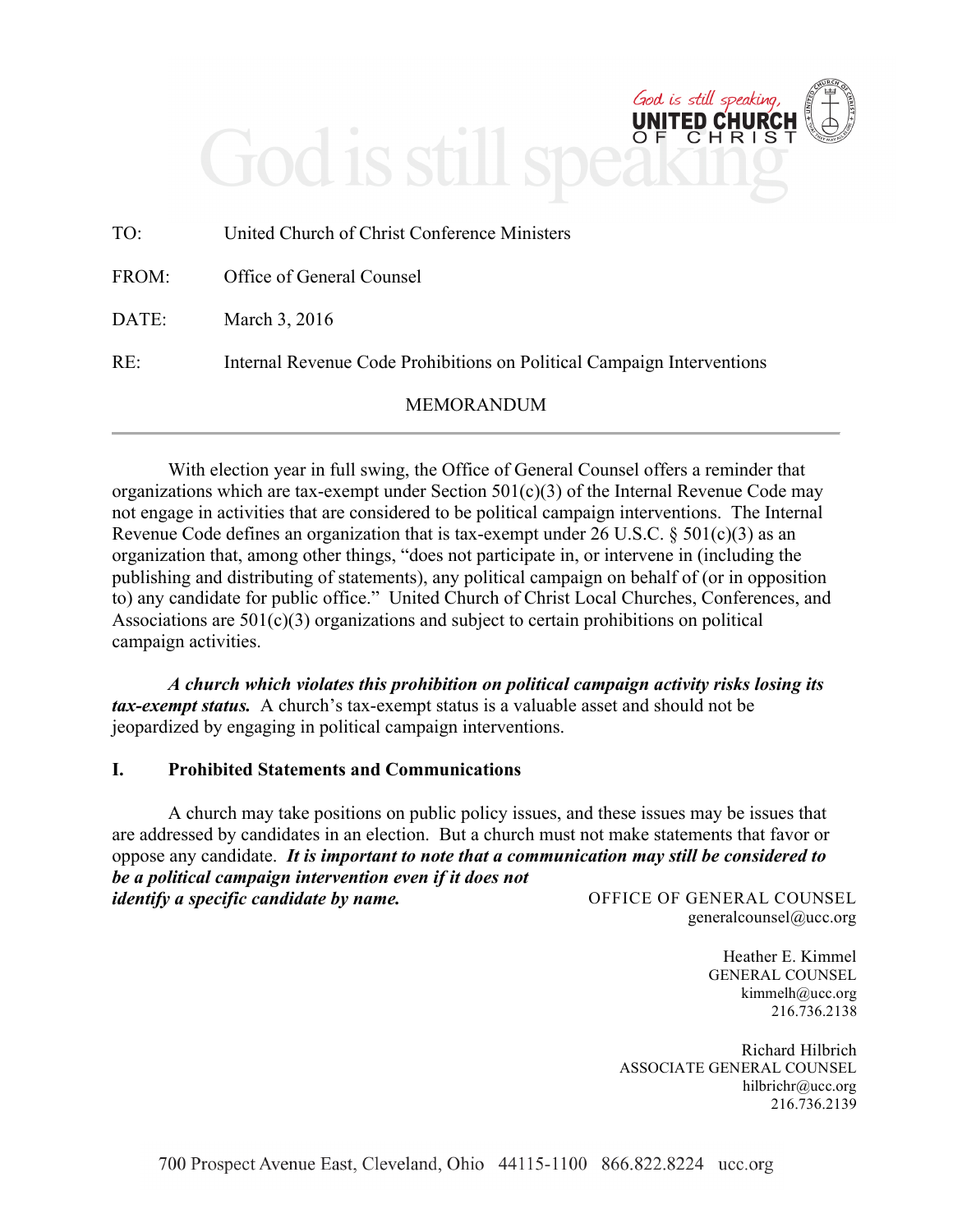In a 2007 ruling (Rev. Rul. 2007-41), the Internal Revenue Service (IRS) identified the following factors that will be considered by the IRS in determining whether a communication is a political campaign intervention:

- Whether the statement identifies one or more candidates for a given public office;
- Whether the statement expresses approval or disapproval for one or more candidates' positions and actions
- Whether the statement is delivered close in time to the election;
- Whether the statement makes reference to voting or an election;
- Whether the issue addressed in the communication has been raised as an issue distinguishing candidates for a given office;
- Whether the communication is part of an ongoing series of communications by the organization on the same issue that are made independent of the timing of any election; and
- Whether the timing of the communication and identification of the candidate are related to a non-electoral event such as a scheduled vote on specific legislation by an officeholder who also happens to be a candidate for public office.

The IRS recognizes that the prohibition on political campaign intervention is "not intended to restrict free expression on political matters by leaders of churches or religious organizations speaking for themselves, as individuals." But pastors and other church leaders "cannot make partisan comments in official organization publications or at official church functions." *Id.* 

Such publications of course include a church's newsletter and bulletin, but also include a church's Facebook and other social media pages, a church's Twitter account, website, or blog, and may arguably include emails sent from an email address that is owned by the church. Pastors and church leaders must recognize that when publishing, posting, or sending content to or from these publications, they are acting on behalf of the church they represent and those actions are actions of the church.

Official church functions are any functions that are held by the church or at the church, including but not limited to worship services, Sunday School and other education classes, congregational meetings, council and committee meetings, or special events. When pastors and church leaders are speaking at these events, they are speaking on behalf of the church and those statements will be attributed to the church itself.

The IRS encourages pastors and other church leaders who speak or write in their individual capacities about political campaigns "to clearly indicate that their comments are personal and not intended to represent the views of the organization" which they serve. *Id.*

Churches and other religious organizations are permitted to conduct non-partisan voter education activities, including publishing voter education guides, encouraging people to participate in the election process, and conducting get-out-the-vote drives. But such activities that favor or oppose one or more candidates is prohibited. For example, a church cannot publish a voter education guide that encourages people to vote only for Democratic candidates.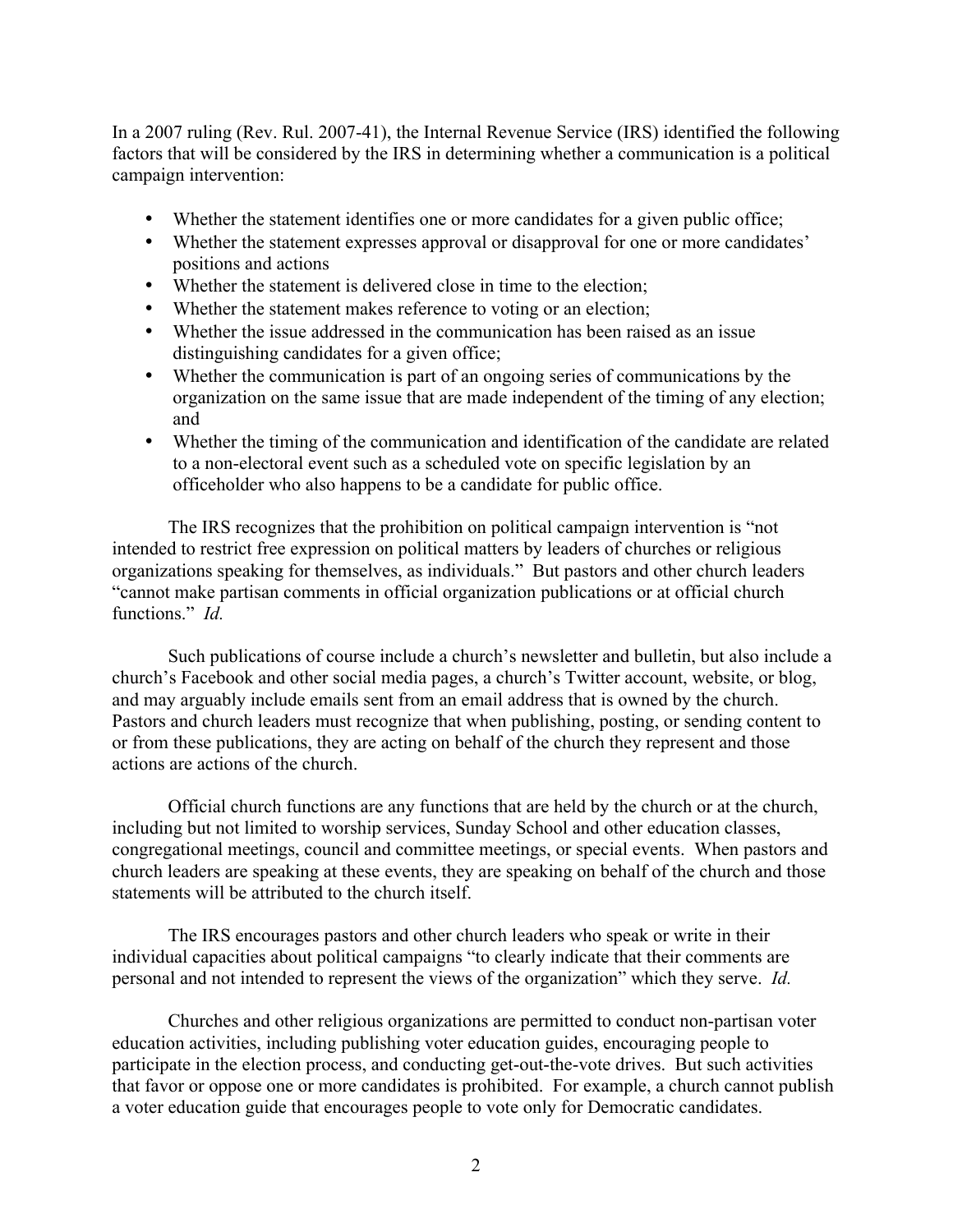## **II. Candidate Appearances**

A church may invite candidates to appear and speak at church events and worship services without jeopardizing its tax-exempt status if the appearance does not constitute participating or intervening in a political campaign. A church who wants to invite candidates to speak should adhere to the following guidelines:

- Provide an equal opportunity to participate to political candidates seeking the same office.
- Do not indicate any support for or opposition to the candidate, either in the candidate introductions or in communications concerning the candidate's attendance.
- Do not permit any political fundraising to occur in connection with the appearance.

(Rev. Rul. 2007-41.) Note that an equal opportunity to participate requires that candidates be invited to events that will be similarly attended. *Id.* In other words, inviting one candidate to speak at the annual congregational meeting and the opposting candidate to speak at a worship service the Sunday after Easter may not be considered an equal opportunity.

A church may also hold a public forum for candidates. A church holding a public forum for candidates should adhere to the guidelines above, as well as the following guidelines:

- The questions for the candidates should be prepared and presented by a nonpartisan panel.
- The topics discussed by the candidates should include a broad range of issues that the candidates would address if elected to the office sought and are of interest to the public.
- Each candidate should be given an equal opportunity to present his or her view on each of the issues discussed.
- The candidates should not be asked to agree or disagree with positions, agendas, platforms, or statements of the church.
- The moderator should not comment on the questions or otherwise imply approval or disapproval of the candidates.

*Id.* A church holding a public forum that favors or opposes a candidate risks violating the prohibition on political campaign intervention.

## **III. Campaign-Related Business Activity**

Some churches have been approached and asked to lease office space to candidates, to accept political advertisements in church publications, or to sell their member or mailing lists. A church should proceed with caution in engaging in these types of activities, as they could be construed as political campaign interventions. A church should consider the following guidelines in determining whether to engage in these activities:

- The service, facility, or goods should be available to all candidates in the same election on an equal basis.
- The service, facility, or goods should be available to the general public, and not just to candidates.
- The fees charged to candidates should be the church's customary and usual rates.